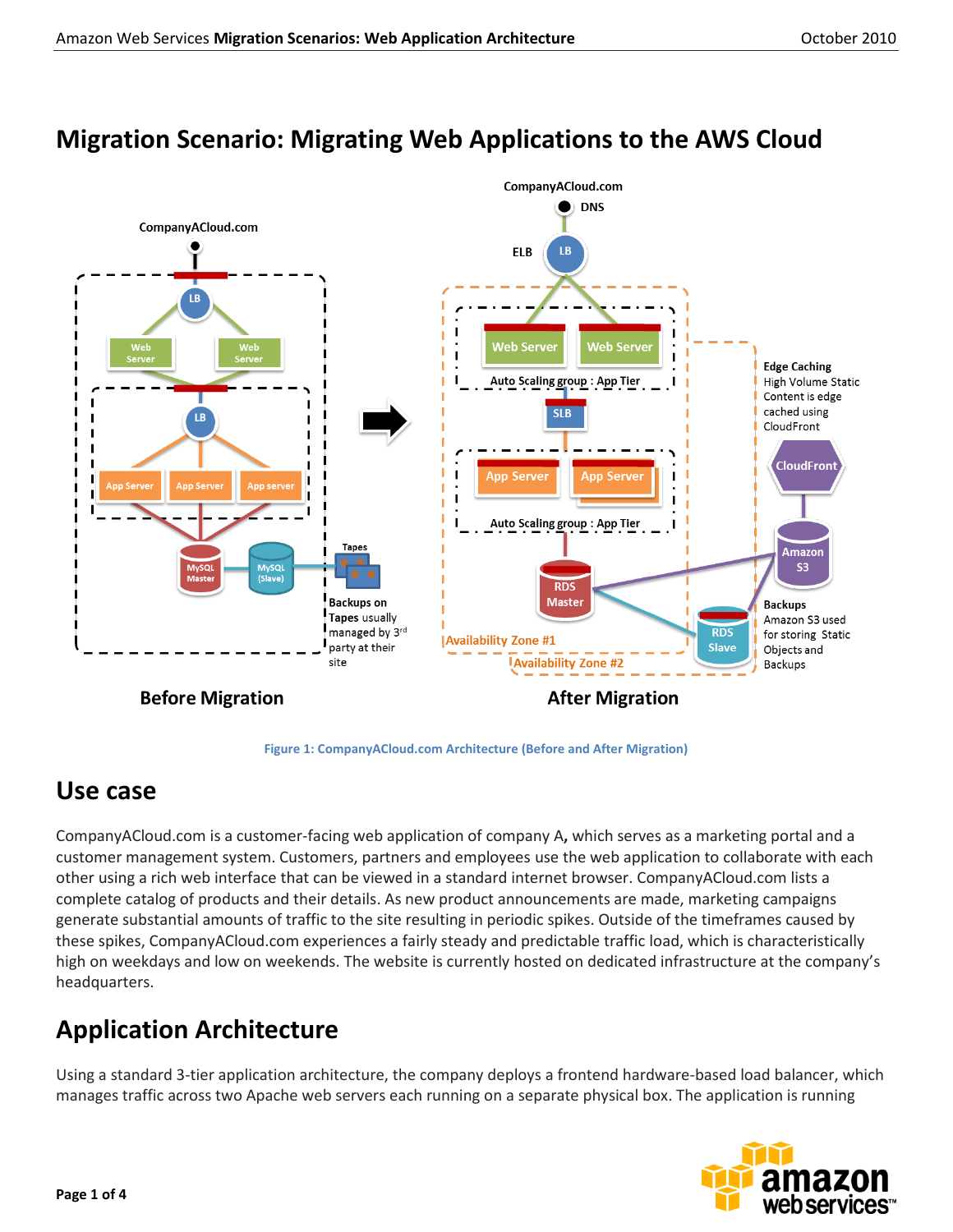behind the company firewall (DMZ) and uses standard SSL encryption. The backend business logic is implemented in Java, and leverages Tomcat as application container and application server, and three Tomcat servers power the website. The application also had a database layer with consists of one master MySQL server and two slave servers for greater performance. A simple illustration of the architecture is provided in Figure 1 on the left hand side.

## **Motivation for Migration**

Company A would like to move the web app to the cloud environment for three main reasons.

- 1. The company wishes to scale out the web application, and address the growing traffic, without investing in new hardware.
- 2. They would like to cut down administration costs by automating deployments.
- 3. Finally, the company would like to expand and provision extra capacity only when it's needed, for example, when running marketing campaigns.

### **Migration Plan, Strategy, & Execution Steps**

### **Cloud Assessment**

On financial assessment, the technical program manager from the website development team was able to map the hardware configuration of physical servers to equivalent EC2 instance types and estimate the combined storage and bandwidth requirements. The team realized that they could free up the current infrastructure for other internal projects, discontinue a tape backup maintenance contract and reduce their operating expenditures by 30%.

During the technical assessment, they discovered that the entire CompanyACloud.com technology stack was compatible with AWS and could run on Amazon EC2 Instances with Linux. **They also discovered that the web app can be configured to run at peak capacity (7 Servers) during promotional campaigns, medium capacity (4 Servers) on weekdays and low capacity (2 Servers) on weekends.** 

The IT Security team was able to get a complete SAS 70 Type II audit report from AWS and they were able to review security best practices<sup>1</sup>.

### **Proof of Concept**

The web development team was skeptical about the relational database migration. To test, they decided to build a proof of concept application. During the proof of concept, the **team learned the following techniques: starting, terminating and configuring Amazon EC2 instances and Amazon RDS DB Instances**, storing and retrieving Amazon S3 objects, and setting up elastic load balancers **using the AWS Management Console<sup>2</sup>** . They learned a ton about AWS and saw that they have full control over the environment, and felt a lot more confident about moving to the next step. The relational database files (binary and transaction logs) were moved to Amazon RDS instances using the standard "mysqlimport" utility. For the test environment, they deployed a DB Instance within a single Availability Zone, and for the production environment, they set up a DB Instance with the Multi-AZ deployment to increase availability. The team was able to successfully test and migrate all data to a DB instance, get performance metrics using Amazon CloudWatch, and set



 $\overline{a}$ 

<sup>&</sup>lt;sup>1</sup> AWS Security Center – http://aws.amazon.com/security

<sup>2</sup> AWS Management Console – http://console.aws.amazon.com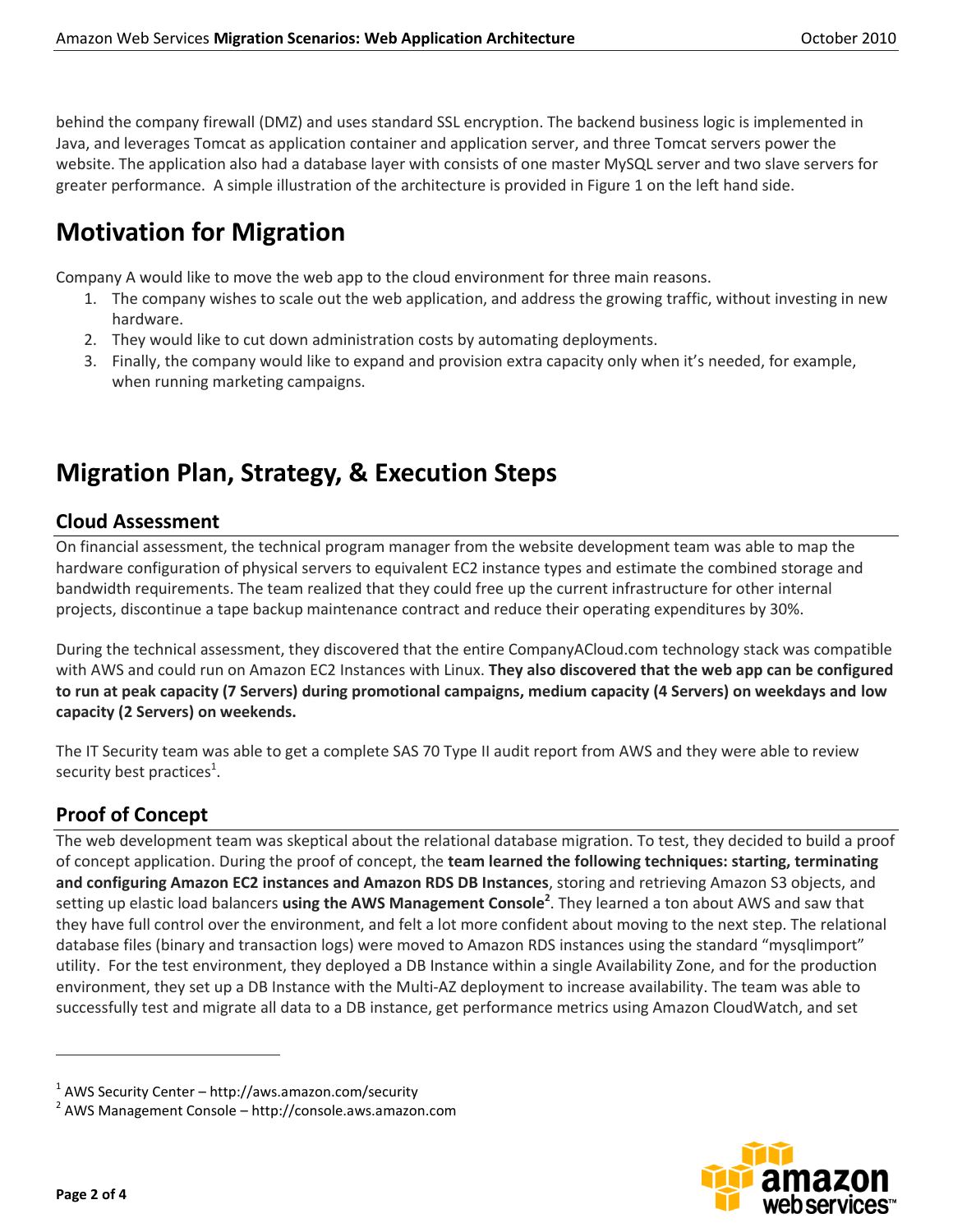retention policies for backups. They **built migration scripts** to automate the process and **created awareness within the organization** by organizing a "brownbag" session and successfully demonstrated their work to their peers.

#### **Data Migration**

Once the proof of concept was complete, the team decided to **move all of the application's static files** (Images, JS, CSS, video, audio, and static HTML content) into an Amazon S3 bucket, created a CloudFront distribution of that Amazon S3 bucket, and modified the references in web pages so that end-users get the content directly from Amazon S3 and Amazon CloudFront. With a few scripts and the AWS SDK for Java library, they were able to **transfer all data from tape drives** and upload it to Amazon S3.

#### **Application Migration**

During the application migration phase, the development team **launched both small and large instances<sup>3</sup>** for their web and tomcat servers. They **created AMIs** (Amazon Machine Images, basically "golden" system images) for each server type. AMIs were designed to boot directly from an EBS volume and fetch the latest WAR file binaries during launch from the source code repository. They modified their build and deployment scripts to use the cloud as an endpoint. **Security Groups** were defined to isolate web servers from the applications and database servers. Testing (functional, load, performance etc.) was performed to ensure that the systems were performing at expected levels, and that exit criteria for each component were met.

#### **Co-existence Phase**

During the migration phase, the collocation infrastructure was not deprecated immediately. Company A employed a **hybrid migration strategy** during the migration of all web and application servers. The configuration of the onpremise hardware load balancer was modified to send requests to the new instances in the cloud. For a short duration, the load balancer was routing traffic to the servers in the cloud in as well as to the physical servers. After verifying that the servers in the cloud were performing at required levels, the physical servers were dismissed one by one, the load balancers were updated, and all of the web traffic was being served up by the EC2 instances running in the cloud.



After testing was completed, the DNS was switched to point to the cloud-based web servers and the application was fully migrated to the AWS cloud.

### **Leveraging the Cloud**

Once the production site was launched, Company A was looking forward to the time when they could use some of the advanced features of AWS. The team automated some processes so that once the server is started it could be easily "attached" to the topology. They **created an Auto Scaling group** of web servers and were able to provision more capacity automatically when specific resources reach a certain threshold (Apache web servers CPU utilization above 80% for 10 min). The team invested some time and resources in **streamlining their development and testing processes** to



 $\overline{a}$ 

<sup>&</sup>lt;sup>3</sup> Amazon EC2 Instance Types – http://aws.amazon.com/ec2/instance-types